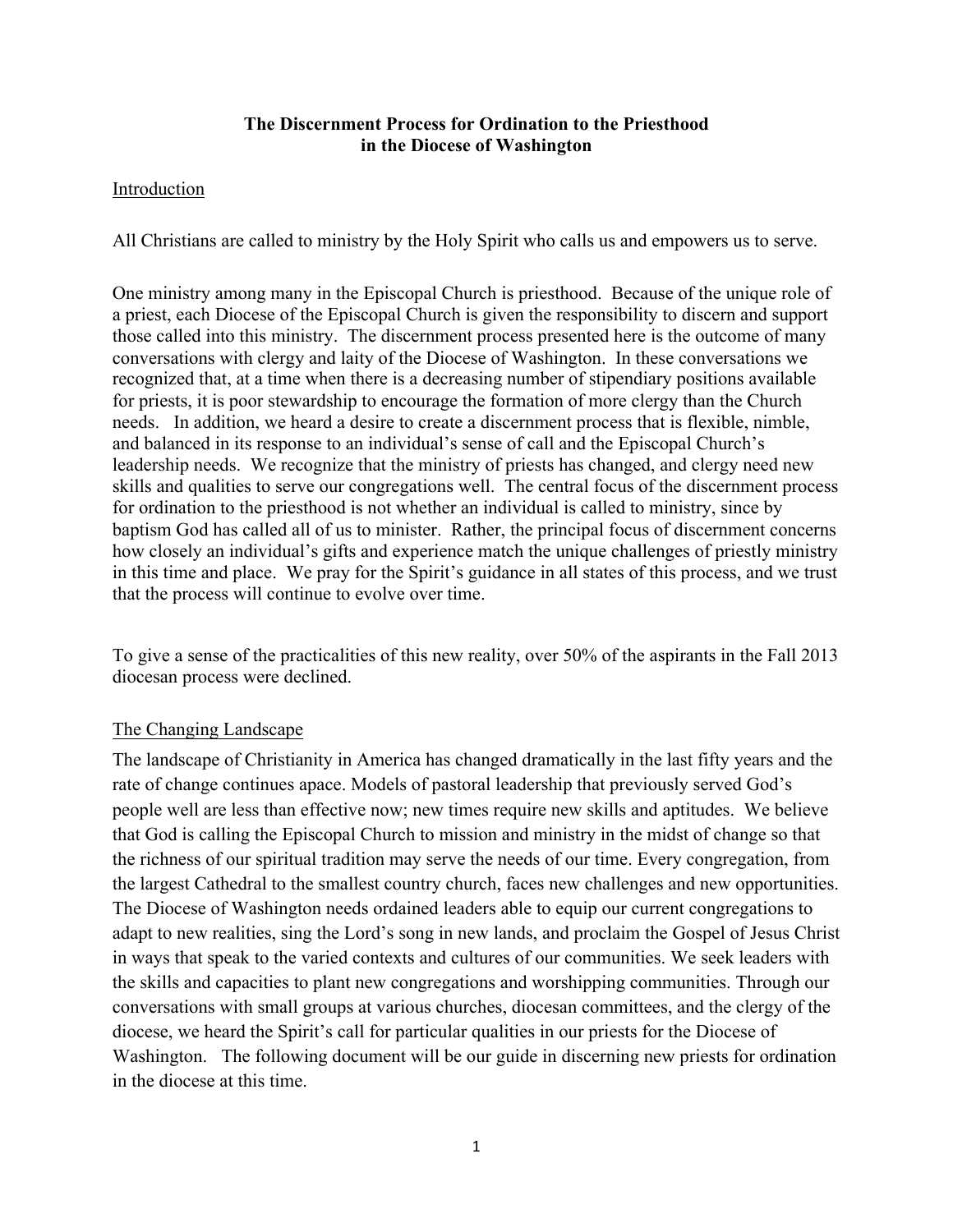### **Qualities We Seek in a Priest**

Our ordained leaders collectively will be multicultural and racially diverse, to reflect the breadth of humanity represented in our mission area. They will be mission-focused, entrepreneurial, collaborative, and adaptive. The qualities described here are not exhaustive -- nor are these qualities exclusive to priestly ministry. They are the result of much discernment and many conversations amidst clergy, lay leaders, congregations, and other dioceses. We do not expect every candidate for the priesthood to exhibit all of these qualities, but we do expect them to exhibit most of them. Our discernment process will focus on discerning the presence, or the seeds of presence, of these qualities and abilities in each candidate.

- **1) Compelling spiritual life and a passion for the Gospel:** There is great spiritual hunger in the culture at large and in our congregations. The Diocese seeks clergy who love God with heart, mind, and soul, and who know Christ and seek to make Christ known. Our clergy will have a vision for the Episcopal Church's ministry and how to guide our people to greater faithfulness and spiritual depth. They will have both a deep reverence for the sacraments at the heart of our liturgical life and a sacramental worldview in which *outward and visible things reveal inward and invisible truths.*
- **2) Ability to communicate the Gospel in ways that people and communities find engaging and relevant to their lives:** Communication is multi-faceted. Today's clergy need to speak several "languages," both human and technological, from the pulpit, in personal conversation and in social media. They are called to minister in a wide variety of contexts, among all sorts of people. There is a particular, urgent need to reach younger generations—families raising children, teenagers and young adults—as well as the ability to be an effective spiritual presence among our fastest growing demographic, those over the age of 75.
- **3) Spiritual maturity, self-awareness, and authenticity:** The work of the Episcopal priesthood is challenging. It requires a strong spiritual center, physical and mental stamina, healthy personal boundaries, and a willingness to grow and learn alongside others. Effective clergy must be able to persevere in challenging circumstances, recognize their personal growth edges, and be willing to learn new skills and ask for help.
- **4) Ability to lead, organize, and equip others in ministry:** Many people are drawn to the priesthood for the love of ministry—pastoral care, teaching, service, and speaking out for justice. The predominant model of ministry in most Episcopal churches is that of one minister (the priest) ministering to all the people, or at the center of the Church's ministry. We seek a new paradigm, of clergy able to equip others for meaningful Christian lives and vocations, inviting others into the life of Christian community and ministry. It will require community organizing skills and the ability to identify and mentor new leaders.
- **5) Entrepreneurial leadership:** We seek individuals who are able to take risks and try new things in ministry. Twenty-first century clergy need creativity, the capacity to discern new paths, and the willingness to make mistakes and learn from them. Entrepreneurial leaders see opportunities where others see decline; possibilities where others see insurmountable challenges.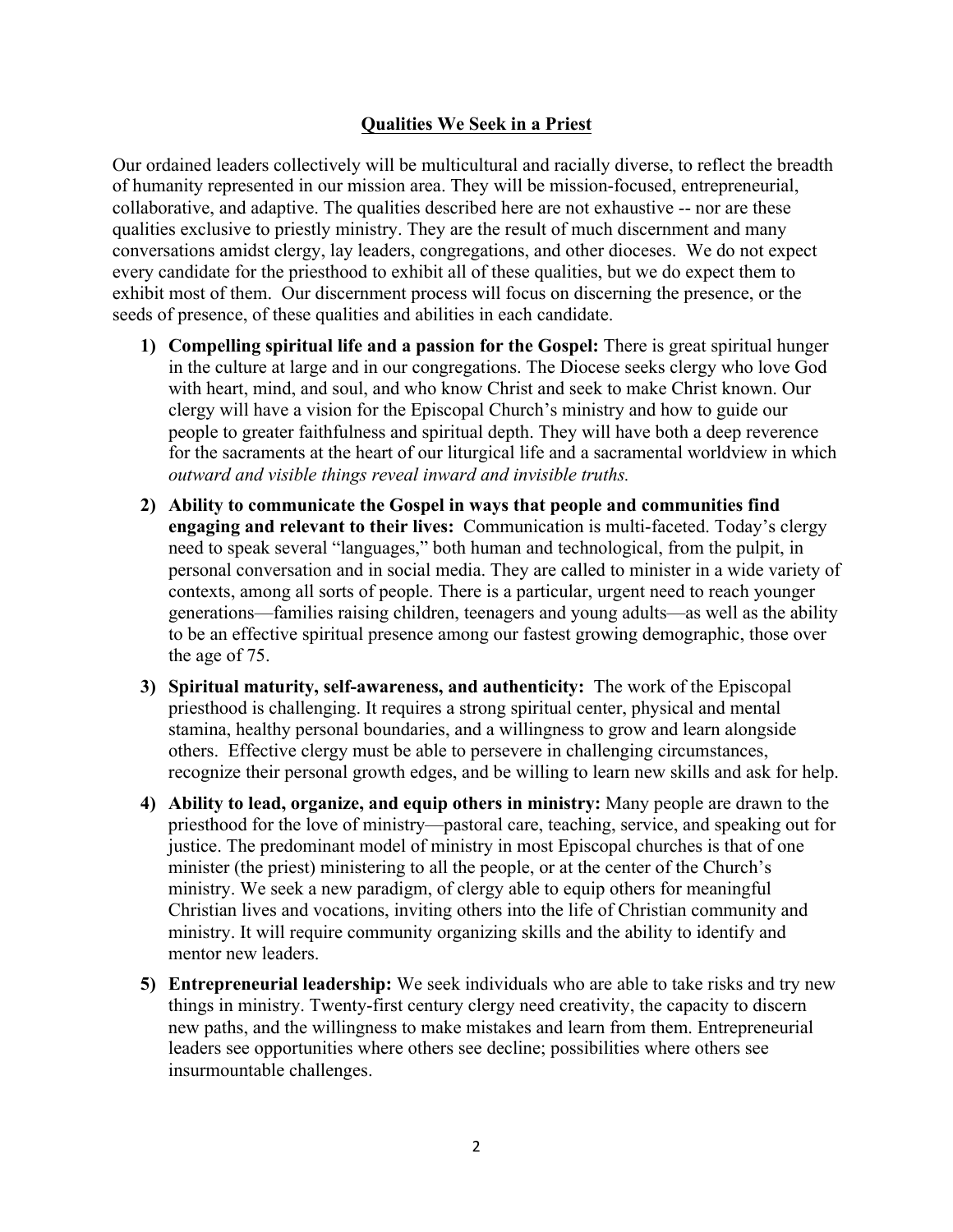- **6) The ability to lead congregations through change:** The majority of our congregations face significant adaptive challenges. This generation of clergy will lead our congregations through the wilderness of life as it has been to the Promised Land to which God calls us. As with our spiritual ancestors, there is a process of transformation required of us on the journey, as well as the ability to adapt to new ways of being the Church. Our clergy will lead the way, in faithfulness to God's call and in the challenging work of change.
- *7)* **A willingness and ability to be vocationally flexible:** Our churches are in a variety of contexts in a variety of locations with a variety of needs. Our clergy will need to respond to this variety with their own flexibility. Few are likely to serve in one role at one type of church in one city for their entire vocation. In addition, a growing number of congregations require clergy leaders that do not depend on them for their entire livelihood. Thus, we need some priests who can offer their presence and their gifts as priests in a part-time or non-stipendiary capacity. Our clergy will demonstrate flexibility in their vision of professional ministry in order to respond to God's call to them and the church in our world.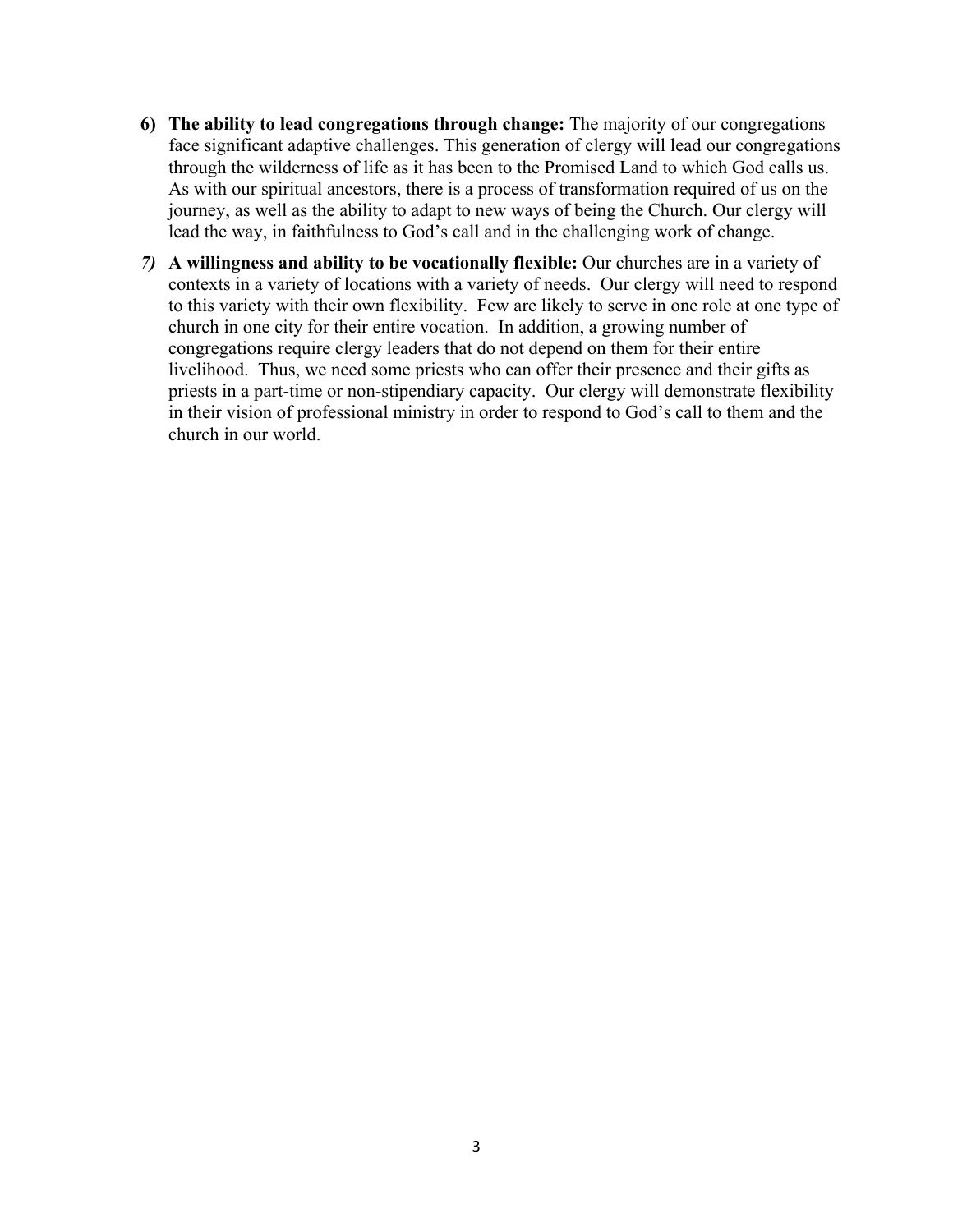### **The Discernment Process**

The discernment process involves multiples steps and a number of groups of people. The flow chart on the following page is a quick guide to this, but the rest of this document details each stage and what will be completed. The terms below will help you become familiar with the people and groups involved.

### **Terms**

**Aspirant:** the person who is discerning a possible call to ordination as a priest

**Candidate:** canonical status of a person after postulancy and before transitional deacon

**Commission on Ministry**: group of laity and clergy who support the exploration of ministry in the diocese in accordance with the provisions of the Canons of the General Convention

**Diocesan Review Group**: 6-7 people appointed by the Bishop (includes Commission on Ministry members and Canon for Clergy Development, and can include additional appointees by the Bishop)

**Diocesan Discernment Retreat Team**: 6-8 people (includes Commission on Ministry members, Canon for Clergy Development, and can include additional appointees by the Bishop) – this group is trained in discernment and leads the Diocesan Discernment Retreat.

**Formation Team**: 5-7 people (includes Commission on Ministry members, Canon for Clergy Development, and can include additional appointees by the Bishop); continues to meet with postulants as they are formed

**Nominee:** person who is approved to pursue ordained ministry after the Diocesan Discernment Retreat but has not been made a postulant by the Bishop

**Local Discernment Committee**: 3-4 people selected by the sponsoring priest from aspirant's congregation or worshipping community

**Postulant**: canonical status of a person who has been approved by the Bishop to pursue ordained ministry

**Sponsoring Priest:** Rector, priest-in-charge, interim rector, or chaplain at sponsoring congregation or community

**Standing Committee:** Diocesan committee that certifies the preparation and suitability of individuals seeking ordination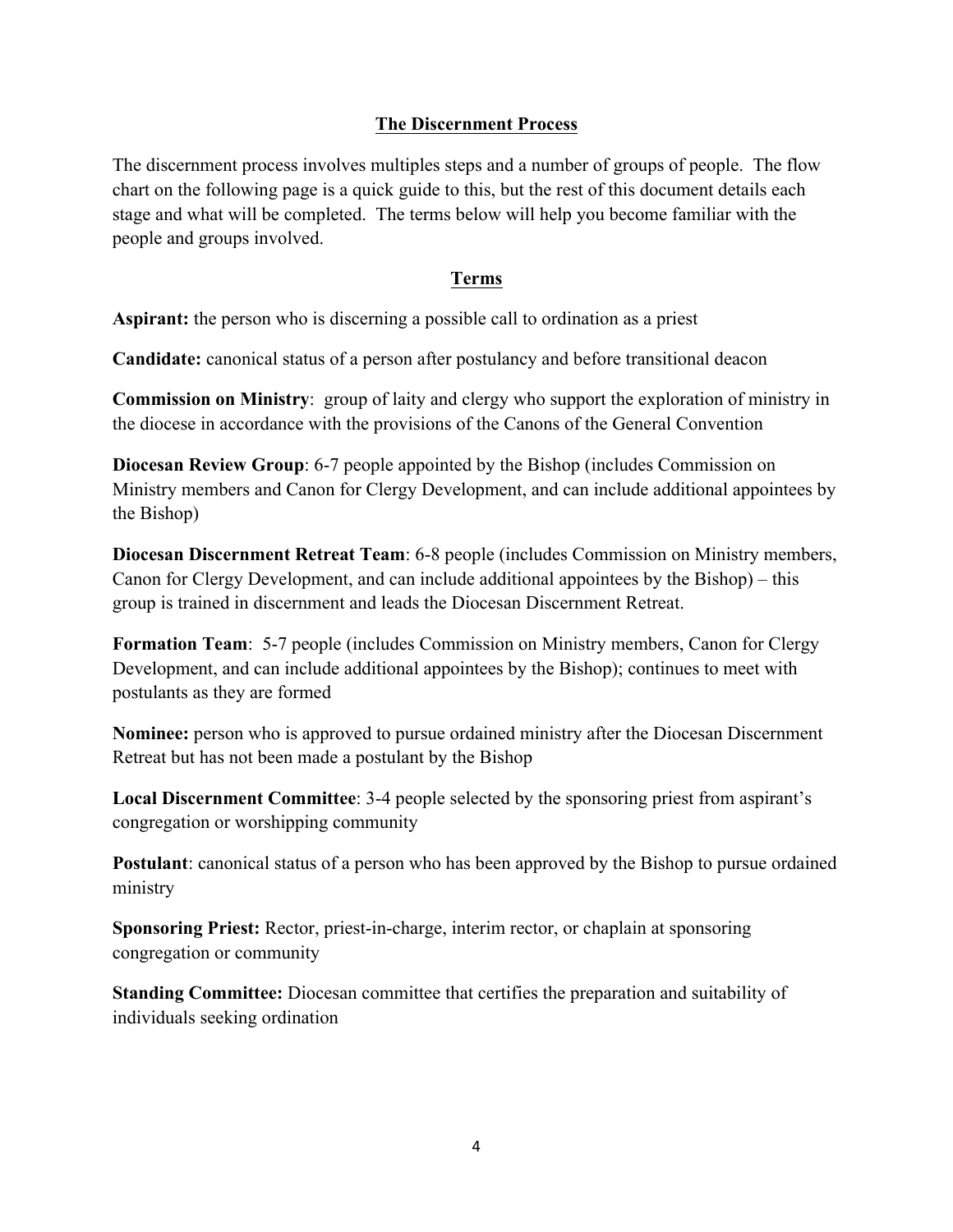## **Reflection and Clarity**

**Focus:** Discernment of gifts of aspirant

**Process:** Aspirant meets regularly with sponsoring priest and spiritual director.

3-4 person Local Discernment Committee meets.

### **Suggested length**: 6-12 months

**Outcome:** Reflections (Form 2) on how aspirant's gifts relate to *Qualities We Seek in a Pries*t submitted by committee chair and aspirant. Sponsoring priest submits a recommendation. Aspirant submits personal statements discussed on Form 3 .

**R**

# **Diocesan Review**

**Focus:** How the expressed gifts of the aspirant reflect the church's needs for gifts in a priest **f Process**: On a specific date in the fall, the Diocesan Review Group meets with each aspirant and **rivies.** On a specific date in the ran, the Diocesan Keview Group meets while each aspirant and decides who most appropriately fits the characteristics identified in *Qualities We Seek in a Priest* and meets the needs of the Diocese **e**

 **Outcome**: DRG extends invitation to Discernment Retreat or declines aspirant . **c**

**Decl**

**war**

response

DRG

**t**

# **Discernment Retreat**

**Focus:** Discernment of aspirants **Process:** Discernment Retreat Team runs annual retreat. The Bishop meets individually with each aspirant during **n** the retreat.

**Time:** 2 day retreat in the fall of each year **Outcome:** DRT extends invitation to become a nominee or **a** declines to move aspirant forward. **n**

## **Decline to move forward**

**Focus**: Caring response to aspirant **Process:** Representative from DRG calls aspirant and sponsoring priest to inform them of the group's<br>
decision The Canon for Cleroy Development decision. The Canon for Clergy Development available for further in-person discussion if aspirant chooses.

### **Decline**

Same process as above except with representatives from Discernment Retreat Team.

### **Perfo** Posture From Nominee to Postulant

**d**

Nominee submits the following paperwork to the Canon for Clergy Development: background check, physical summary. Bishop notifies the nominee when he/she has been made a postulant. health forms, psychological health forms, college transcripts, letter of support from vestry, and financial

## **Formation t**

Focus: Formation of postulant as a priest

**Process**: Postulant meets with Formation Team to shape individual's formation process. Formation Team  $\blacksquare$ follows postulants and candidates until approved for ordination, regularly updating Commission on Ministry and Standing Committee.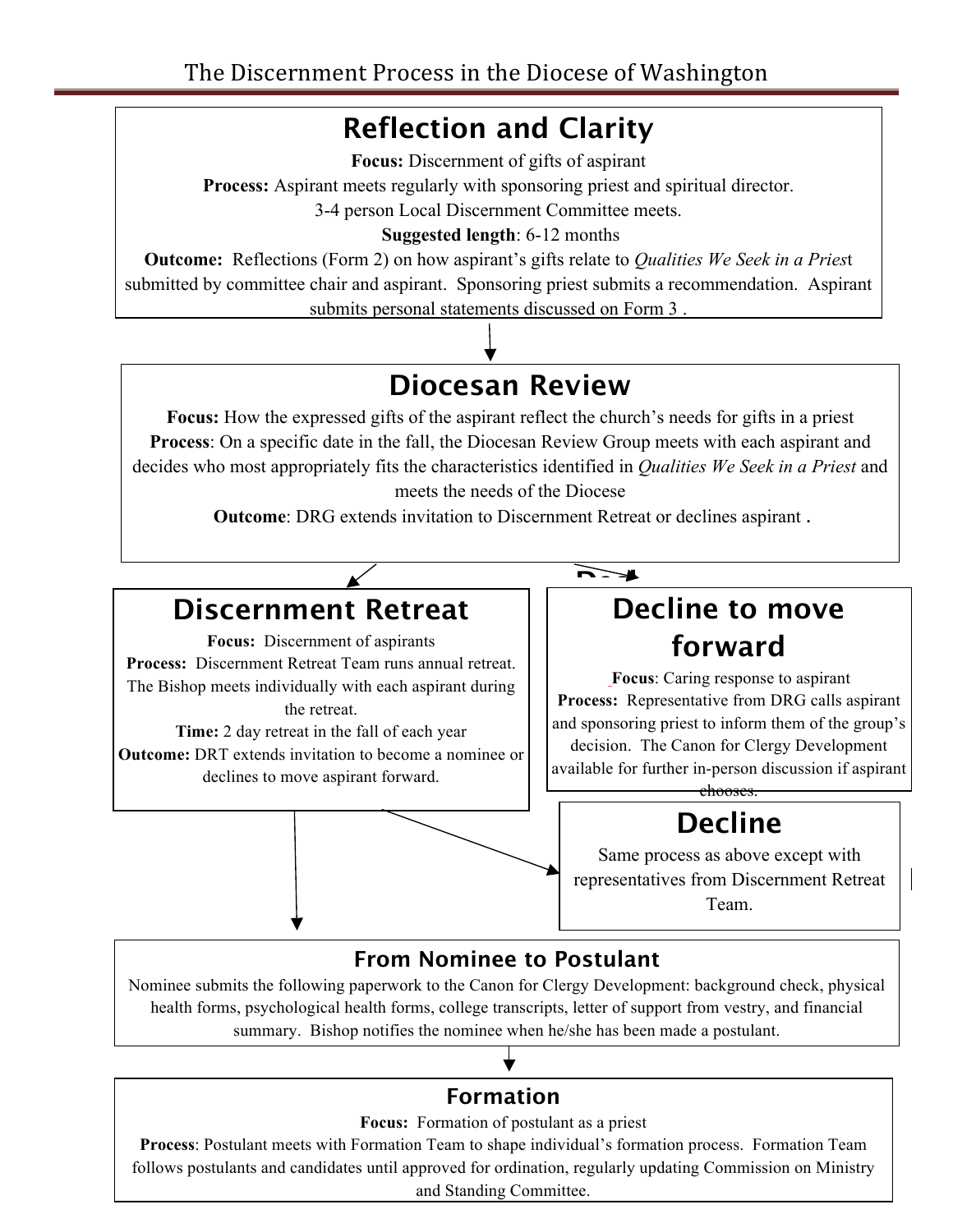### **The Discernment Process**

### **Reflection and Clarity**

The purpose of this stage is to encourage the aspirant and the Church (represented by the Local Discernment Committee (LDC) and the sponsoring priest) to reflect on the aspirant's personality, gifts in ministry, and life experience and how they do, or do not, correspond to the *Qualities We Seek In a Priest*. The suggested length of this stage is 6-12 months.

In this stage, the aspirant must:

- $\Box$  Contact the sponsoring priest and begin meeting.
- $\sharp$  With the sponsoring priest, decide if and when to move forward.

After the sponsoring priest and aspirant agree to call a committee, the aspirant must:

- $\uparrow$  **⊏** Contact the Canon for Clergy Development
- Send in Form 1: Application to the Discernment Process for Ordained Ministry
- $\#$  Meet regularly with a spiritual director
- With sponsoring priest, call together a local discernment committee. A brief guide to these meetings is available on the diocesan website.
- Reserve the date for Diocesan Discernment Retreat in the event that the aspirant is invited by the Diocesan Review Group to attend. **This once-a-year retreat is mandatory.**

When the aspirant, sponsoring priest, and LDC decide that they are ready to offer a thorough **reflection on the aspirant's qualities, the fol**lowing must occur:

- Each LDC member and the aspirant responds to Form 2: Local Discernment Committee Feedback
- Committee members and aspirant share their responses with each other with the sponsoring priest present.

If aspirant decides to continue in the discernment process, the following must occur:

- $\sharp$  The Form 2s from the committee and the aspirant are submitted
- $\sharp$  The sponsoring priest submits a recommendation, focusing on the ways the aspirant exhibits the qualities the diocese has identified as important in priestly ministry.
- Aspirant submits personal statements (Form 3)

**All required information and submissions must be completed and submitted to the Canon for Clergy Development at least a month before the Diocesan Review Group meets.**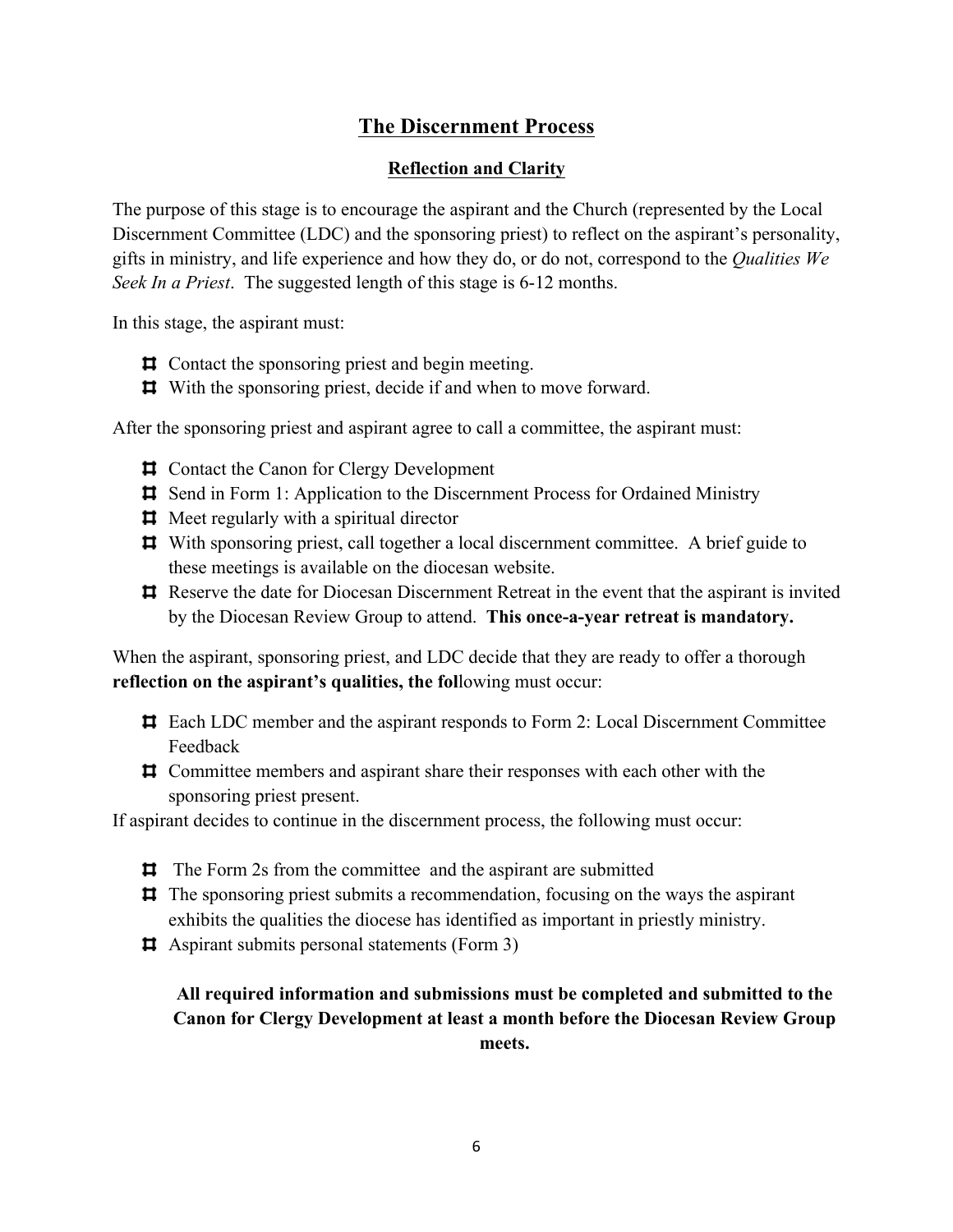#### **Diocesan Review**

The purpose of this stage is to advance the aspirants that best express the *Qualities We Seek In a Priest* and meet the needs of the Diocese. The Diocesan Review Group will interview each aspirant on days designated by the diocese in advance. \* The DRG will choose up to 7 aspirants to attend the diocesan retreat based on the diocese's needs and the strength with which they exhibit the qualities. Each aspirant and sponsoring priest will be informed of the decision of the Diocesan Review Group. Aspirants who continue in the discernment process will be invited to attend the Diocesan Discernment Retreat. The Canon for Clergy Development is available for in-person meetings with declined aspirants and their sponsoring priests if the aspirant chooses. It is possible to start the discernment process again; a decision to call a new Local Discernment Committee should only be made after a significant time of prayer, deliberation, and consultation with the sponsoring priest.

\*Due to time constraints, if there are more than 14 aspirants, the Diocesan Review Group will choose those to be interviewed based solely on a review of the aspirants' submitted paperwork.

#### **Discernment Retreat**

The purpose of this stage is to delve more deeply into the sense of call to ordained ministry as a priest, the unique spiritual and other gifts of the aspirants, and the presence in the aspirant of the *Qualities We Seek In a Priest*. The Diocesan Discernment Retreat Team has received training in vocational discernment and will use individual and group discussions to obtain a deeper sense of each aspirant's call to priestly ministry. During the retreat, the Bishop will meet with each aspirant individually. The retreat will be a time of prayer, reflection, and discernment of whether each aspirant is called to ordained ministry as a priest in the Episcopal Church. After the retreat, the Diocesan Discernment Retreat Team and the Bishop will meet and decide which aspirants will continue in the process towards ordination. The Diocesan Discernment Retreat Team will contact the aspirants and sponsoring priests of those who were not moved forward. If invited to continue, aspirants become nominees. The Canon for Clergy Development is available for inperson meetings with declined aspirants and their sponsoring priests if the aspirant chooses. It is possible to start the discernment process again; a decision to call a new Local Discernment Committee should only be made after a significant time of prayer, deliberation, and consultation with the sponsoring priest.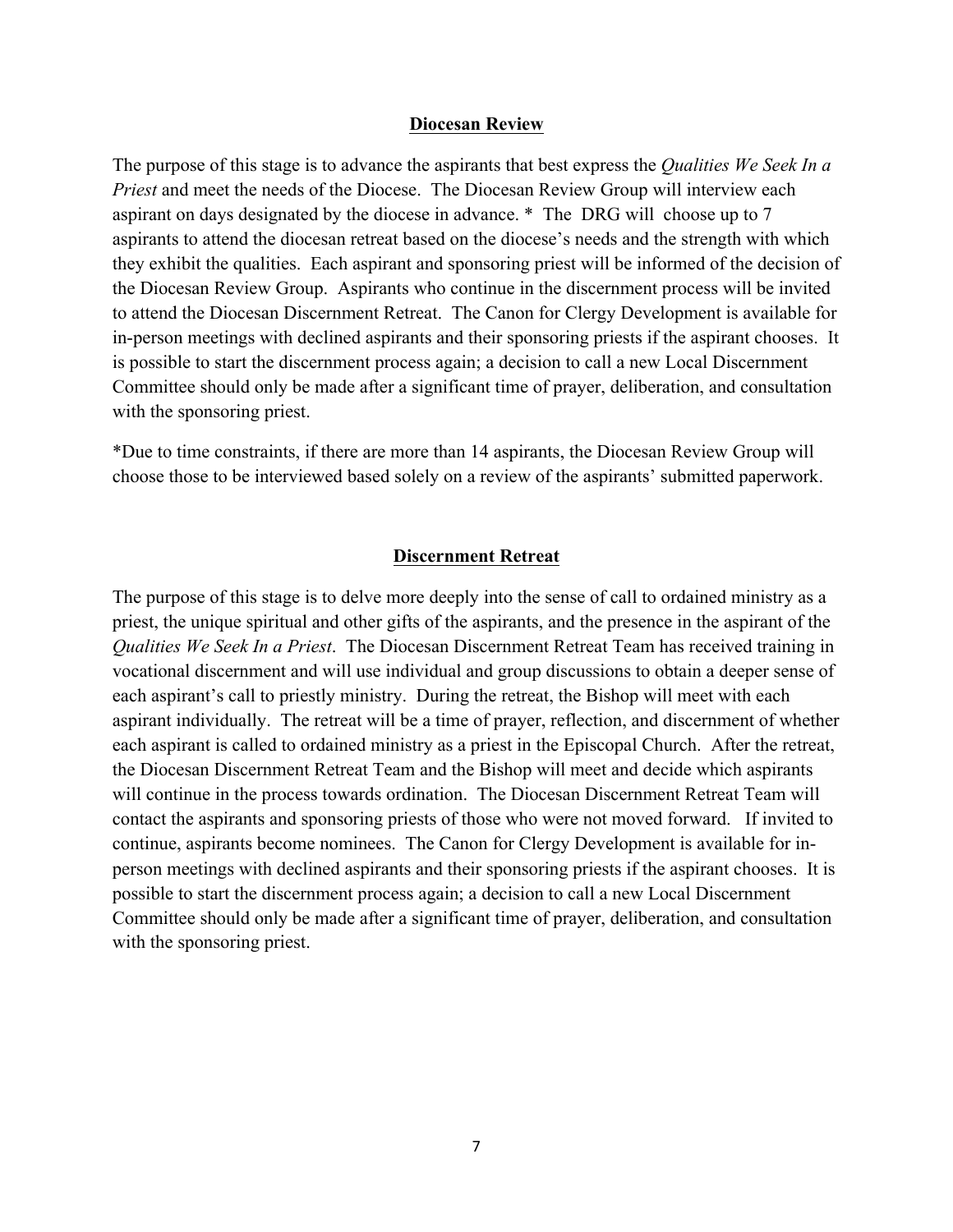### **From Nominee to Postulant**

The purpose of this stage is twofold: (1) to ensure that there are no unforeseen reasons why a nominee should not become a postulant and (2) to identify any specific needs pertinent to the nominee's formation as a priest. The physical, psychological, and financial reports will only be seen by the Canon for Clergy Development and the Bishop; however, recommendations based on these reports for the formation process will be given to the Formation Team.

In this stage, the Nominee will send to the Canon for Clergy Development:

- A physical health report completed by a physician (Form 4)
- A psychological health report completed by a psychologist recommended by the diocese (Form 5)
- $\sharp$  College transcripts
- A letter of support from the vestry of sponsoring congregation (Form 6)
- $\sharp$  Permission for the diocese to do a background check (Form 7)

After all materials are received and reviewed, the Bishop will decide whether each nominee shall be made a postulant. The Bishop will inform each nominee by letter whether or not postulancy has been granted.

Please note that at any time the Bishop can decide that the nominee or postulant will not continue in preparation for ordained ministry.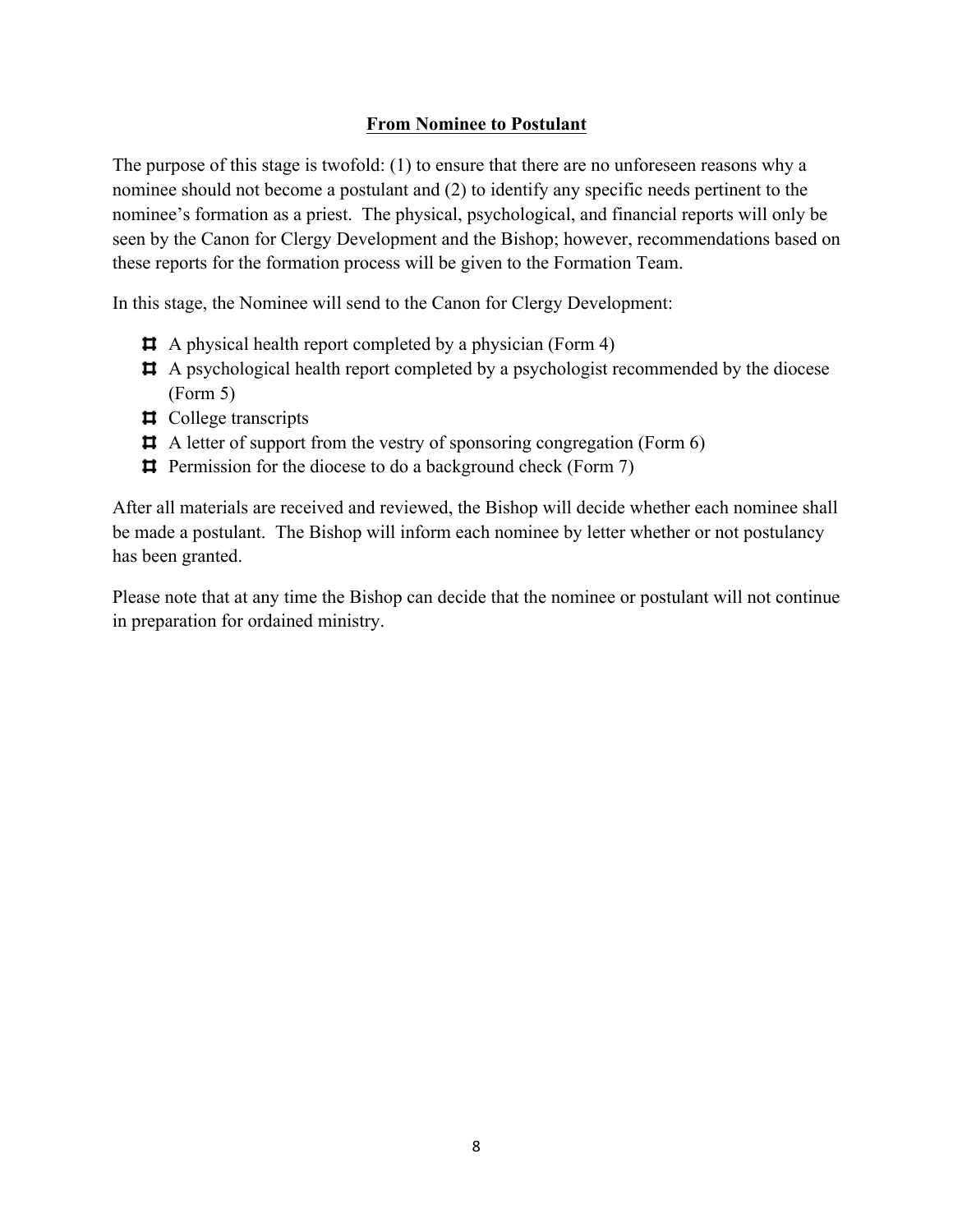### **Formation Stage**

The Formation Team will contact a nominee once she or he has been made a postulant.

The focus of the formation stage is on how to best equip, educate, and prepare postulants for the priesthood. This process will be unique to each postulant, based on the postulant's gifts, experiences, circumstances, and call.

Some may be asked to complete an internship year before seminary. Some may attend a three-year residential seminary, while others will attend seminary part-time. Some will pursue language training; others will focus on specialized ministry tracks. Formation and educational decisions will be made in collaboration with the nominee/postulant and based on recommendations from the Bishop. Guidance regarding which seminaries to consider will also be given; the Bishop must approve a postulant's selection of seminary. The Formation Team will guide postulants through the process, ensuring that postulants meet all canonical requirements set forth by the Episcopal Church for ordination and that all receive the specific experience and training needed for their particular vocations.

Postulants remain under the guidance of the Formation Team until their ordination as priests. The team will offer support and guidance to the postulants and will also advise the Commission on Ministry and Standing Committee on the postulants' formation. The Formation Team thus serves as bridge between postulant and the diocese.

In this stage, postulants will write Ember Day letters to the Bishop which they will continue doing until they are ordained as priests. These are private correspondence between the postulant and the Bishop. Ember Days traditionally are observed on specified days after the First Sunday in Lent, the Day of Pentecost, September 14th, and December 13th.

Please note that at any point in the process the Bishop can decide that the postulant or candidate will not continue in preparation for ordained ministry.